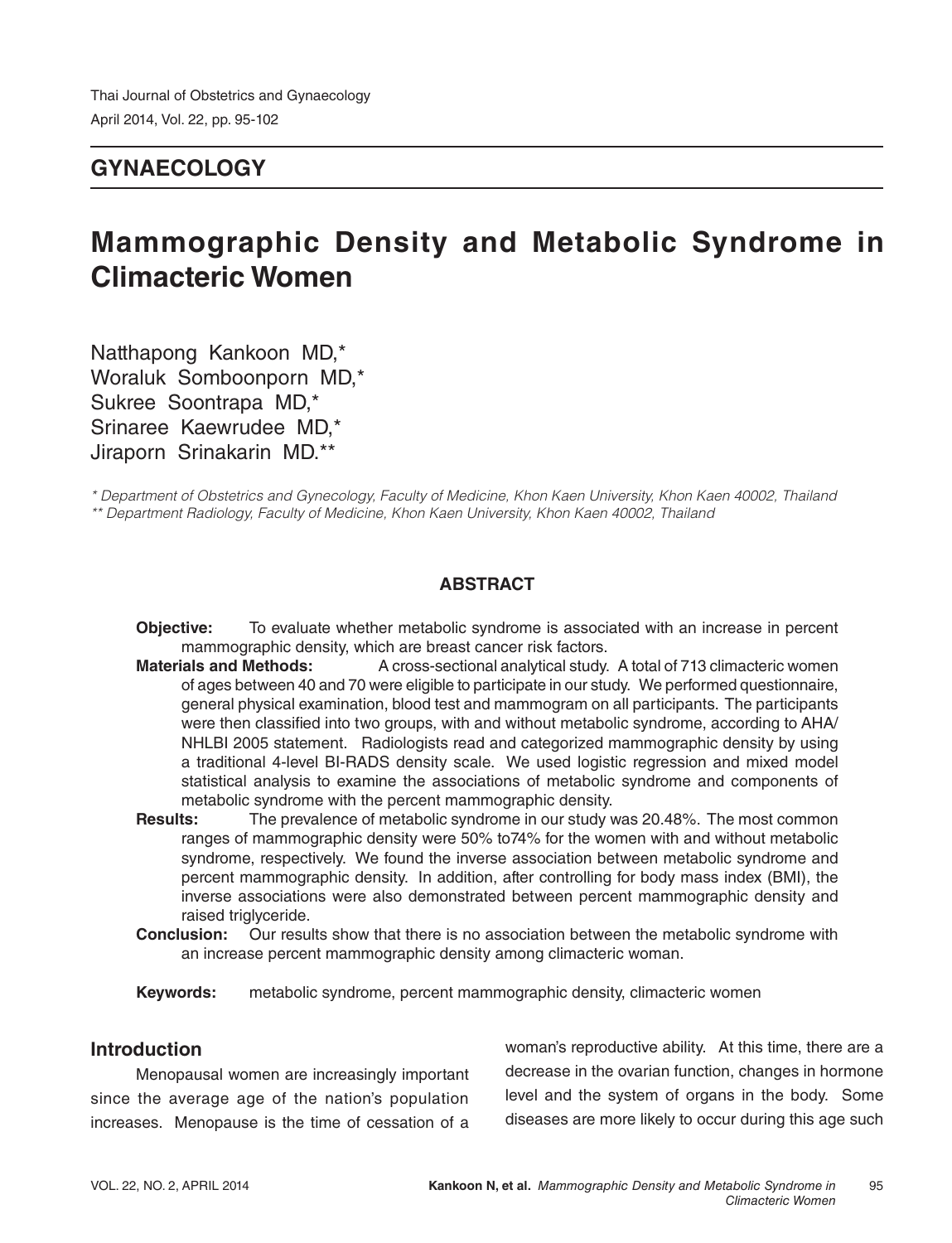as osteoporosis, cardiovascular disease, cancer, Alzheimer's disease, and sexual problems.

Insulin resistance and abdominal obesity were first mentioned by Reaven in 1988<sup>(1)</sup>. They are a group of disorders that are risk factors for heart disease and stroke, which are often found together. People with obesity increase the risk of type 2 diabetes and cardiovascular disease. The cause of metabolic syndrome is currently believed to be the result of obesity and insulin resistance $(2,3)$ . The obesity is increasingly common in the current Department of Health. By evaluating abdominal adiposity of the residents age 15 and older, it was found that people who are obese or high waist circumference were 22.2% in 2009 and 36.5% in 2010.

Until now, there has been little attention given to the metabolic syndrome in Thailand, despite the prevalence of metabolic syndrome commonly known that it is based on age, race and gender. The increased age is lead to increase in prevalence. A total number of 1,004 people including both males and females in the age group  $20 - 80$  years were selected from Srichiengmai Hospital for the study. The study has shown that prevalence of this disease was 16.93%, male 17% and female 16.9% based on the third report of the National Cholesterol Education Program (NCEP  $ATPIII$ <sup>(4)</sup>. The clinical study in postmenopausal women in Siriraj Hospital has shown that the prevalence of metabolic syndrome was between 14.9% and 16.0%, depending on the diagnostic criteria employed. The majority of prevalence was abnormalities of waist circumference or body mass index over most standards, followed by high blood pressure and lower the good cholesterol (HDL-cholesterol)<sup>(5)</sup>.

Metabolic syndrome not only increases the risk of type 2 diabetes and cardiovascular disease. But the study found that it also increases prevalence of breast cancer<sup>(6)</sup>. Abdominal obesity correlated positively with triple-negative breast cancer<sup>(7)</sup>, aggressive tumors<sup>(8)</sup>, the recurrence of breast cancer and increased risk of death from breast cancer(9).

Epidemiological studies have reported on the relationship between breast cancer risk factors and metabolic syndrome. For example, postmenopausal women with increased triglyceride levels or low HDLcholesterol levels associated with higher risk of breast cancer more than 60%(6), and waist circumference is associated with an increased risk of 34%(10). An increase of fasting blood sugar level is likely to double the breast cancer risk in premenopausal women<sup>(11)</sup>. Only a few studies have been undertaken to determine the direct relationship between breast cancer and metabolic syndrome. One of the studies has reported the relationship in postmenopausal women<sup>(6)</sup>, while other two studies reported no relationship(12,13).

The probability of the development of breast cancer has been calculated by using the percentage of the radiographic breast density (percent mammographic density), which could be the cause of the abnormal metabolism<sup> $(14)$ </sup>. A study shown the percentage of the radiographic breast density is associated with an increased risk of breast cancer from four to six fold compared with high (>60%) and compared with low  $(<$ 10%) density<sup>(15)</sup>. The elevated breast cancer risk may persist for an estimated 10 years after breast density assessment regardless of menopausal status or age(16). Abdominal fat is associated with a decrease in the percentage of radiographic breast density<sup>(17)</sup>. The recent study reported the contrast relationship between percentage of breast density radiographic and the body mass index (BMI), waist circumference and higher fasting glucose. There is no relationship between other components of metabolic syndrome and percentage of radiographic breast density $(18)$  has been reported.

Our research aims to evaluate the differences of the percentage of radiographic density of breast in menopausal women who have and who do not have metabolic syndrome. All participants were selected from health services center at Srinakarind Hospital, Khon Kaen University.

### **Materials and Methods**

Our survey participants were selected by using quota sampling method. The analysis has been done under cross-sectional studies method. The study has examined women who attended health check at Srinakarind Hospital, Faculty of Medicine, Khon Kaen University, Thailand, during May 2012 to May 2013.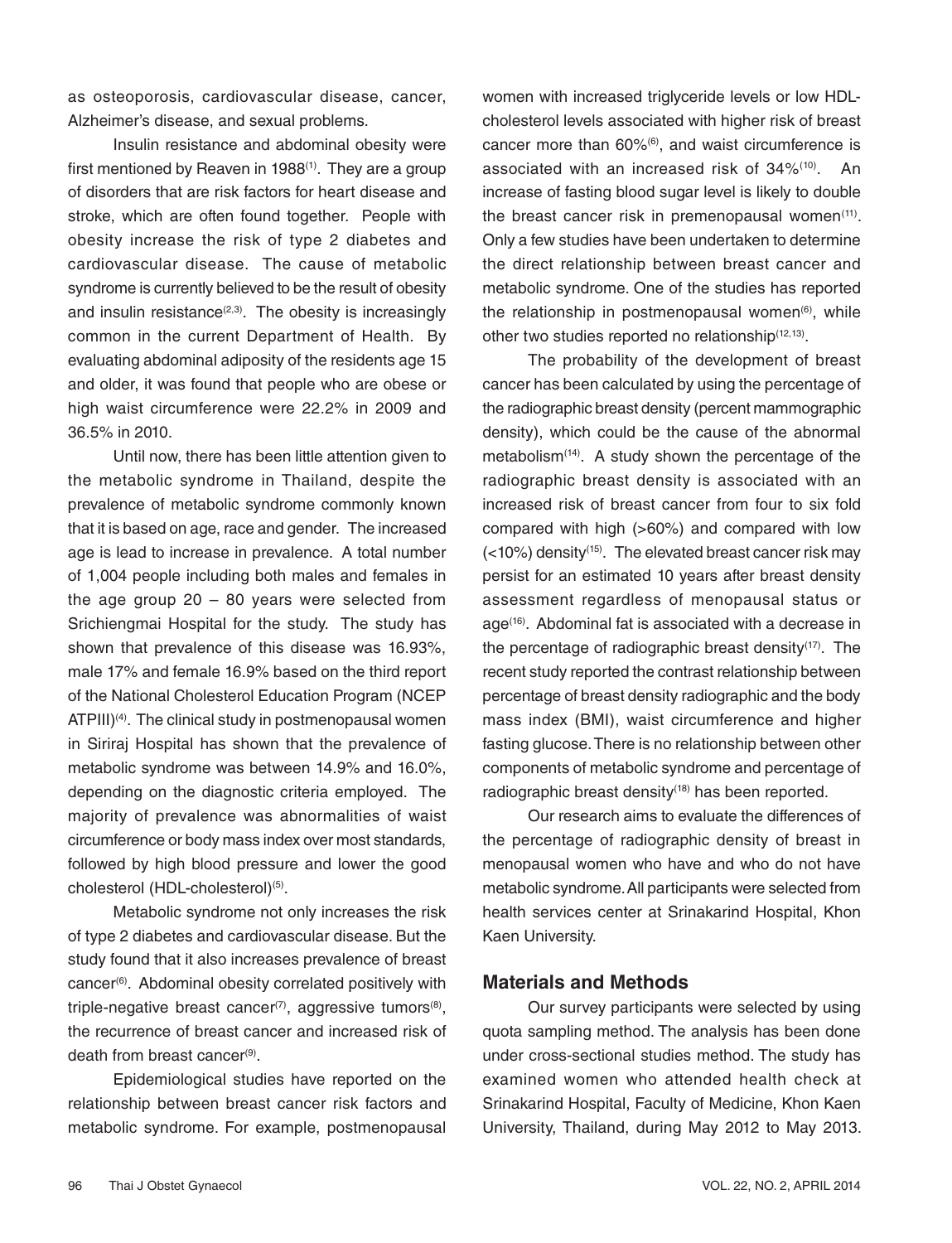798 climacteric women of ages between 40 to 70 years participated in our study. We excluded patients who had one of the following conditions; pregnant, breasts feeding, breasts disease, psychiatric, acute renal, liver, cardiovascular disease or any other acute major illness. The remaining participants of 713 who met our selection criteria were divided into two groups, 146 participants were in metabolic syndrome and 567 participants were in without-metabolic syndrome group. Before participation in this research study, all participants completed anonymous questionnaires and signed informed consent documents as volunteers. We performed general PE, blood test and mammogram on all participants.

### **Mammographic density**

 Mammograms were taken as part of the health check and were restricted to those who has no prior breasts surgery. However, one side of breast's mammograms was accepted if another side has reported surgery (e.g., biopsy, breast augmentation, reduction or reconstruction). Film-screen mammograms were examined in batches by Jiraporn Srinakarin, an established expert in the techniques of measuring mammographic density at Srinakarind Hospital. Quantitative assessment was estimated visually by measuring the total area of the breast and the area of dense breast tissue on the craniocaudal view. Mammographic density results were classified into four traditional BI-RADS density categories and interpreted by trained radiologist.

### **Metabolic syndrome**

The interviewer-administered questionnaires, physical exam and blood were used to determine the metabolic status in our study. Blood tests were performed in the morning after an overnight fast. Participants had venipuncture when visited. Blood pressure measurements were taken using Hybrid Sphygmomanometers when seated and after a minimum of 5 min of rest, and two sequential measurements were averaged. Waist circumferences were measured at top edge of the pelvis (iliac crest), parallel to the ground in a standing position and nonrestrictive under-garments based on NCEP-ATPIII. Biochemical assays for triglycerides, HDL-cholesterol and glucose were performed on the serum samples obtained when visited.

The metabolic syndrome was defined in accordance with American Heart Association/National Heart, Lung, and Blood Institute Scientific Statement. Circulation 2005 (AHA/NHLBI 2005) with Asian specific cut points for waist circumference<sup>(19)</sup>. There are five major components that we used to diagnosis of metabolic syndrome. Any participants who had three or more of these components were considered to have metabolic syndrome: (a) waist circumference ≥80 cm; (b) triglycerides level ≥150 mg/dL; (c) HDL- cholesterol levels <50 mg/dL; (d) systolic blood pressure (SBP) ≥130 mmHg, diastolic blood pressure (DBP) ≥85 mmHg or self-reported use of antihypertensive medications; and (e) fasting glucose levels ≥100 mg/dL or selfreported use of antidiabetic medication (insulin or oral agents).

### **Statistical analysis**

The characteristics of climacteric population were compared using Chi-Square test for categorical variables, Student's t-test for continuous variables and ordinal regression analysis to assess association of metabolic syndrome and percent mammographic density. The results presented as mean, maximum likelihood estimation of coefficients, standard error and p-values. The baseline characteristics included the following covariates in all adjusted models since these factors had been associated with percent mammographic density in the previous analysis (20): age, BMI, parity, menopausal status, past use of oral contraceptive hormones, smoking and physical activity. Other covariates were then added to the Metabolic syndrome models individually, including household income per month, age at menarche <12, prior use of exogenous hormones not including oral contraceptive use and alcohol consumption. Statistical computing was conducted using Stata 10.

### **Results**

Among the 713 participants, the average age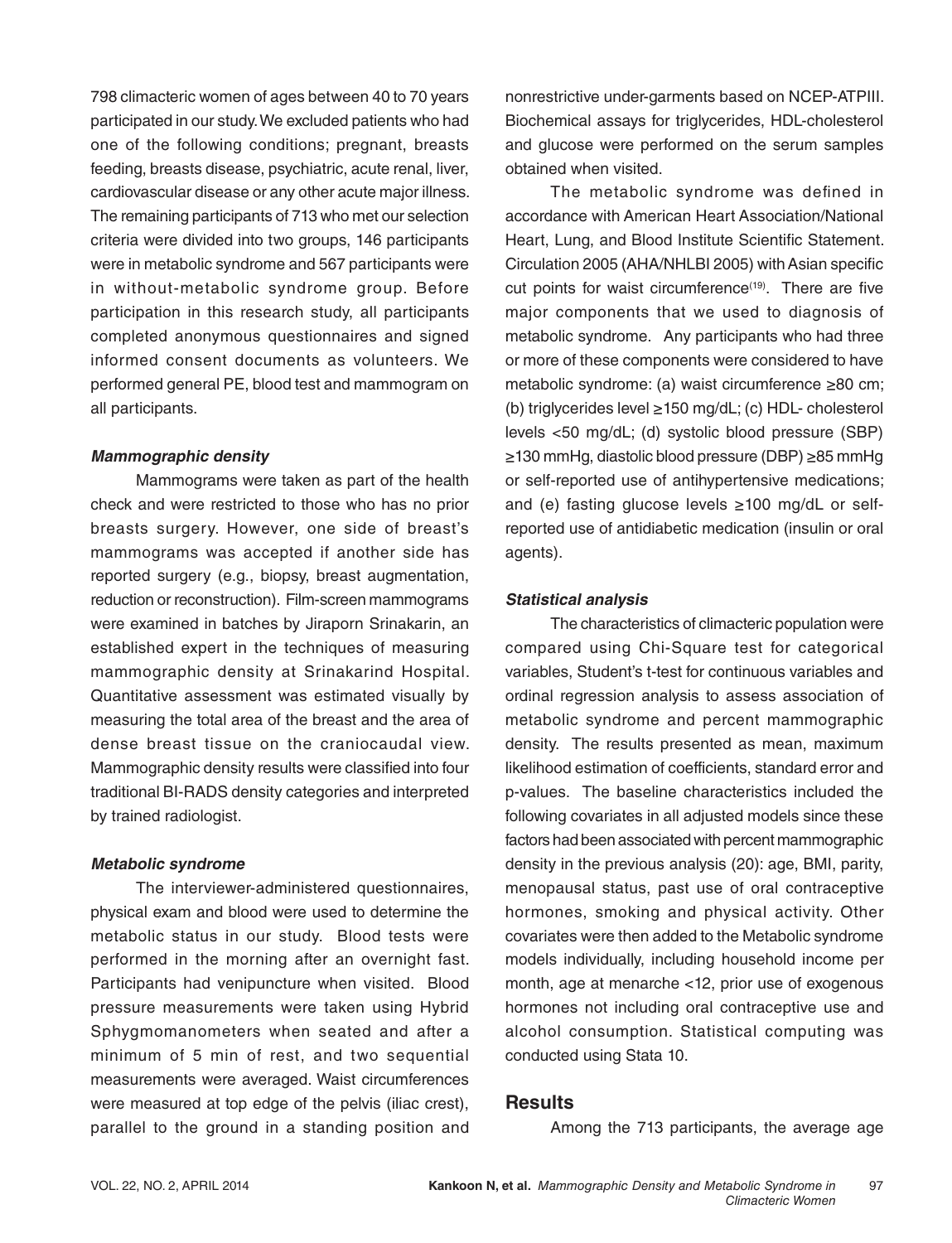was 52.82 years (SD = 6.93), the average BMI was <25.0 kg/m2 (N=460, 65%). All participants were parous (100%), never smoked (99%), postmenopause (71%) (Table 1).

| <b>Characteristics</b>                     | <b>Total</b> | <b>Without MetS</b> | <b>With MetS</b> | P       |
|--------------------------------------------|--------------|---------------------|------------------|---------|
| N(%)                                       | 713          | 567 (79.52)         | 146 (20.48)      | ٠       |
| Mean age, years (SD)                       | 52.82 (6.93) | 52.29 (6.74)        | 54.84 (7.25)     | < 0.001 |
| BMI (%)                                    |              |                     |                  | < 0.001 |
| $< 25.0$ kg/m <sup>2</sup>                 | 460 (64.52)  | 399 (70.37)         | 61 (41.78)       |         |
| 25.0-29.9 kg/m <sup>2</sup>                | 219 (30.72)  | 148 (26.10)         | 71 (48.63)       |         |
| $\geq$ 30 kg/m <sup>2</sup>                | 34 (4.77)    | 20(3.53)            | 14 (9.59)        |         |
| Household income (Baht/month)              |              |                     |                  | 0.007   |
| 1. none                                    | 7(0.98)      | 4(0.71)             | 3(2.05)          |         |
| 2. < 6,000                                 | 41 (5.76)    | 33(5.83)            | 8(5.48)          |         |
| 3. 6,000-10,000                            | 113 (15.87)  | 77 (13.60)          | 36 (24.66)       |         |
| 4. 10,000-20,000                           | 113 (15.87)  | 93 (16.43)          | 20 (13.70)       |         |
| 5. 20,000-30,000                           | 116 (16.29)  | 101 (17.84)         | 15 (10.27)       |         |
| 6. >30,000                                 | 322 (45.22)  | 258 (45.58)         | 64 (43.84)       |         |
| Menopausal status (%)                      |              |                     |                  | 0.053   |
| Premenopausal                              | 199 (27.91)  | 169 (29.81)         | 30(20.55)        |         |
| Perimenopausal                             | 5(0.70)      | 3(0.53)             | 2(1.37)          |         |
| Postmenopausal                             | 509 (71.39)  | 395 (69.66)         | 114 (78.08)      |         |
| Past use of oral contraceptive hormone (%) |              |                     |                  |         |
| Ever use oral contraceptive                | 1(0.18)      | 1(0.18)             | 0                | >0.999  |
| Ever use exogenous hormones                | 22(3.10)     | 19 (3.37)           | 3(2.05)          | 0.593   |
| Parity $(\%)$                              |              |                     |                  | 0.033   |
| Nulliparous                                | 0            | 0                   | 0                |         |
| $1 - 2$                                    | 241 (33.80)  | 203 (35.80)         | 38 (26.03)       |         |
| $\geq 3$                                   | 472 (66.20)  | 364 (63.31)         | 108 (73.97)      |         |
| Menarche at age < 12 years (%)             | 14 (1.96)    | 12(2.12)            | 2(1.37)          | 0.746   |
| Consume alcohol 1 drinks /week (%)         | 90 (12.64)   | 76 (13.43)          | 14 (9.59)        | 0.213   |
| Smoking status (%)                         | missing      | 2(0.35)             |                  | NA      |
| 1. Never                                   | 711 (99.72)  | 565 (99.65)         | 145 (100)        |         |
| 2. Former smoker                           |              |                     |                  |         |
| 3. Current smoker                          |              |                     |                  |         |
| Mean sports/exercise activity (SD)         | 283 (39.75)  | 235 (41.52)         | 48 (32.88)       | 0.057   |
| Diabetic (%)                               | 36(5.05)     | 10(1.76)            | 26 (17.31)       | < 0.001 |
| Hypertension (%)                           | 117 (16.43)  | 42 (7.42)           | 75 (51.37)       | < 0.001 |
| Dyslipidemia (%)                           | 86 (12.06)   | 48 (8.47)           | 38 (26.03)       | < 0.001 |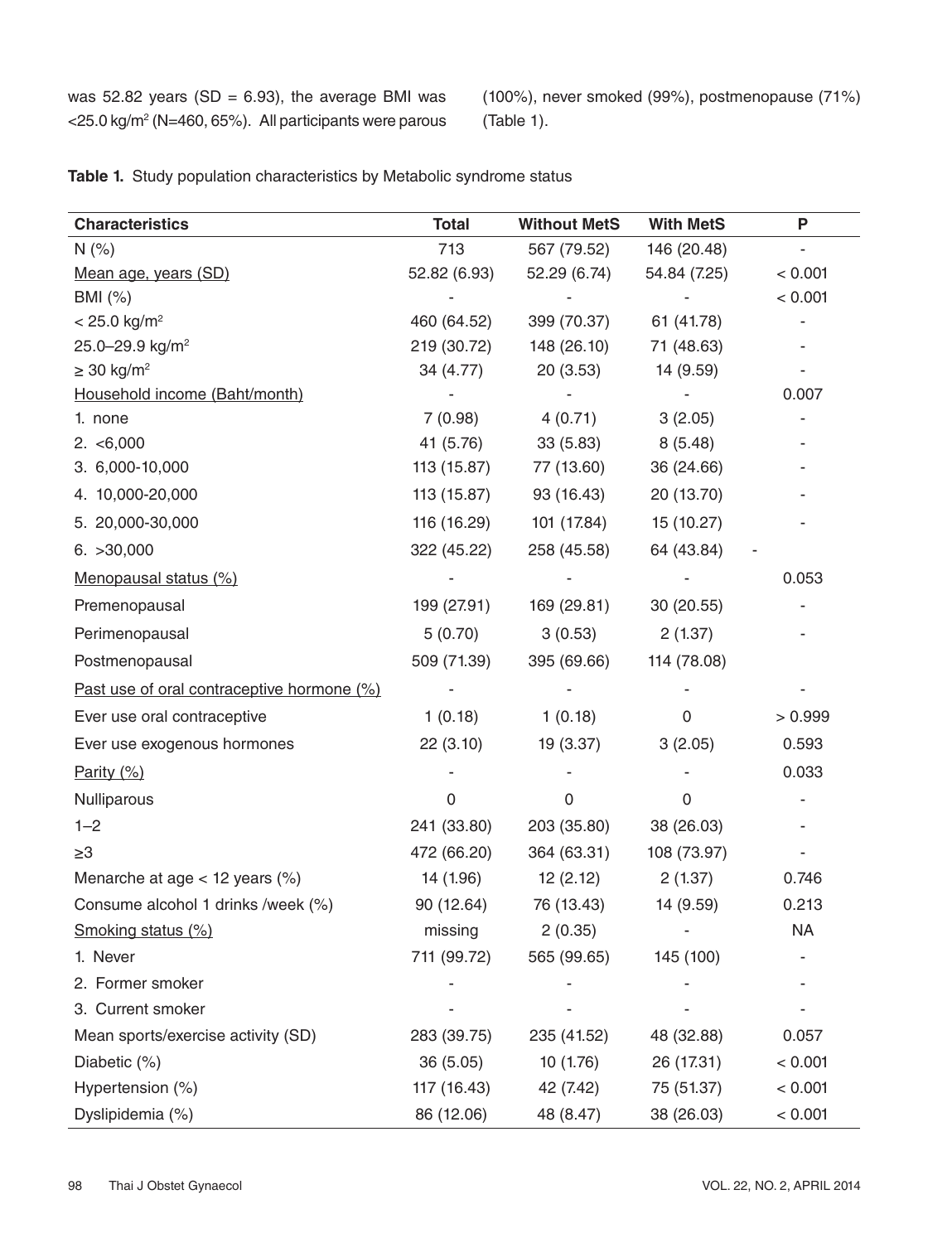Percent mammographic density was divided into four traditional BI-RADS density categories. We found no significant difference in percent mammographic density among climacteric women who had and did not have metabolic syndrome. We found the most common range of percent mammographic density was 50 to 74% in both group. (Table 2) For the component of Metabolic syndrome, when comparing percent mammographic

density who had and did not have, there were no statistically significant differences in abdominal adiposity, raised blood pressure, raised fasting plasma glucose and raised triglycerides (p<0.001) but not a reduced HDL-cholesterol (p=0.144) (Table 2). Abdominal adiposity was the most prevalent metabolic abnormalities among women with the metabolic syndrome (Table 2).

### **Characteristics Total Percent MD 0-24 25-49 50-74 75-100 P N (%) N (%) N (%) N (%) N (%) MetS** <0.001 No 567 (79.52) 65 (11.46) 153 (26.98) 262 (46.21) 87 (15.34) Yes 146 (20.48) 36 (24.66) 46 (31.51) 54 (36.99) 10 (6.85) **Components of the MetS** Abdominal adiposity, Asian specific waist circumference (80 cm) 0.001 No 73 (10.24) 4 (5.48) 16 (21.92) 36 (49.32) 17 (23.29) Yes 640 (89.76) 97 (15.16) 183 (28.59) 280 (43.75) 80 (12.50) Raised blood pressure (SBP 130 mm Hg, DBP 85mm Hg or taking blood pressure medication) <0.001 No 595 (83.45) 73 (12.27) 156 (26.22) 275 (46.22) 91 (15.29) Yes 118 (16.55) 28 (23.73) 43 (36.44) 41 (34.75) 6 (5.08) Raised fasting plasma glucose (100 mg/dL or taking insulin medication) <0.001 No 546 (76.58) 59 (10.81) 150 (27.47) 254 (46.52) 83 (15.20) Yes 167 (23.42) 42 (25.15) 49 (29.34) 62 (37.13) 14 (8.38) Raised triglycerides (150 mg/dL)  $\leq 0.001$ No 548 (76.86) 65 (11.86) 146 (26.64) 252 (45.99) 85 (15.51) Yes 165 (23.14) 36 (21.82) 53 (32.12) 64 (38.79) 12 (7.27) Reduced HDL-cholesterol (< 50 mg/dL) 0.144 No 586 (82.19) 76 (12.97) 163 (27.82) 262 (44.71) 85 (14.51) Yes 127 (17.81) 25 (19.69) 36 (28.35) 54 (42.52) 12 (9.45)

#### **Table 2.** Mean percent MD by prevalence of metabolic abnormalities

In multivariable analysis, we statistically control age, menopausal status, parity, sports/exercise activity. We found an inverse association of percent mammographic density was associated with the metabolic syndrome and its components (Table 3, Model 1). All associations were attenuated after

adjustment for BMI. Only the association with raised triglycerides remained statistically significant (Table 3, Model 2).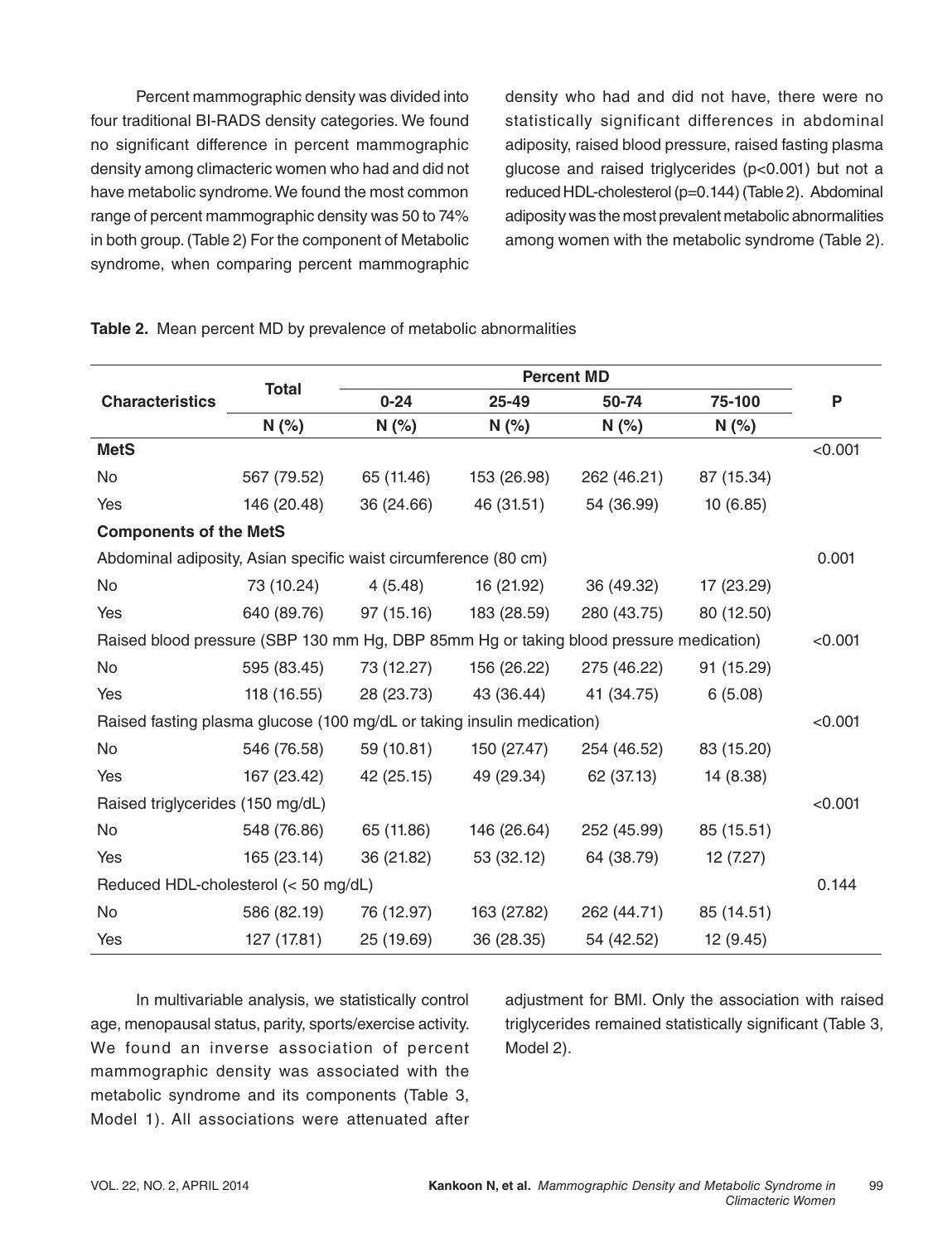**Table 3.** Multivariable analyses of percent mammographic density by metabolic abnormalities, regression coefficients and standard errors

|                                                  | <b>Model 1</b>           | <b>Model 2</b>        |  |
|--------------------------------------------------|--------------------------|-----------------------|--|
| <b>Characteristics</b>                           | (without BMI adjustment) | (with BMI adjustment) |  |
|                                                  | b (SE) p-value           | b (SE) p-value        |  |
| <b>MetS</b>                                      | $-0.55(0.18)0.002$       | $-0.26(0.18)0.153$    |  |
| Components of the MetS                           |                          |                       |  |
| Abdominal adiposity, waist circumference (80 cm) | $-0.59(0.24)0.013$       | $-0.04$ (0.25) 0.879  |  |
| Raised blood pressure (SBP130 mmHg or            | $-0.50(0.20)0.010$       | $-0.19(0.20)0.333$    |  |
| DBP 85 mmHg or taking blood pressure medication) |                          |                       |  |
| Raised fasting plasma glucose                    | $-0.45(0.17)0.007$       | $-0.32(0.17)0.066$    |  |
| (100 mg/dL or taking insulin medication)         |                          |                       |  |
| Raised triglycerides (150 mg/dL)                 | $-0.59(0.17)0.000$       | $-0.42$ (0.17) 0.015  |  |
| Reduced HDL-cholesterol (< 50 mg/dL)             | $-0.42(0.19)0.025$       | $-0.24(0.19)0.199$    |  |

Values are maximum likelihood estimates of coefficients, standard error and p-values for two separate models: one with the Metabolic syndrome and a second model that included each component of the Metabolic syndrome. Model 1 represents the adjusted model including age, menopausal status, parity and sports/exercise activity, Model 2 represents Model 1 with an additional adjustment for BMI (kg/m<sup>2</sup>).

### **Discussion**

Among the 713 women of ages between 40 and 70 who attended health check at Srinakarind Hospital, the important finding was an inverse association between the Metabolic syndrome and percent mammographic density. However, after adjusting for BMI, the strength of this association was greatly attenuated, and it was no longer statistically significant. Five components of the metabolic syndrome also had significantly inverse association with percent mammographic density. The inverse association between the raised triglycerides and increase percent mammographic density remained statistically significant after controlling for BMI. We found an inverse association between the metabolic syndrome and percent mammographic density same as the previous study<sup>(18)</sup>. Component of Metabolic syndrome inverse association with percent mammographic density are raised triglycerides same as the studies in premenopausal women<sup>(21,22)</sup> but different from postmenopausal Caucasian women<sup>(23)</sup>.

Our study about the association between metabolic syndrome and percent mammographic density is the first-time conducted in Thailand and Asian countries. The strengths of our study included, we used the newly updated criteria for diagnosis of metabolic syndrome, the interviewers and radiologists were blinded to metabolic status of the volunteers, In addition, mammographic density measurements were assessed by a single expert radiologist.

However, our study had some limitations. We didn't have the longitudinal measurement of the metabolic syndrome and percent mammographic density, therefore the strength of causal relationship was attenuated by lacking of the time or duration of exposure. Fasting blood glucose tests in our study were done without timing controls of evaluation which may have reproductive hormonal effect. In mammographic density measurements, we used traditional four-level BI-RADS density categories and interpret by a radiologist. This might affect the accuracy of percent mammographic density interpretation.

Although the metabolic syndrome is not demonstrated in our study as a breast cancer risk via the increased percent mammographic density, metabolic syndrome is still the risk factor of other important diseases in particular CVD. Therefore, we should pay attention on prevention and treatment of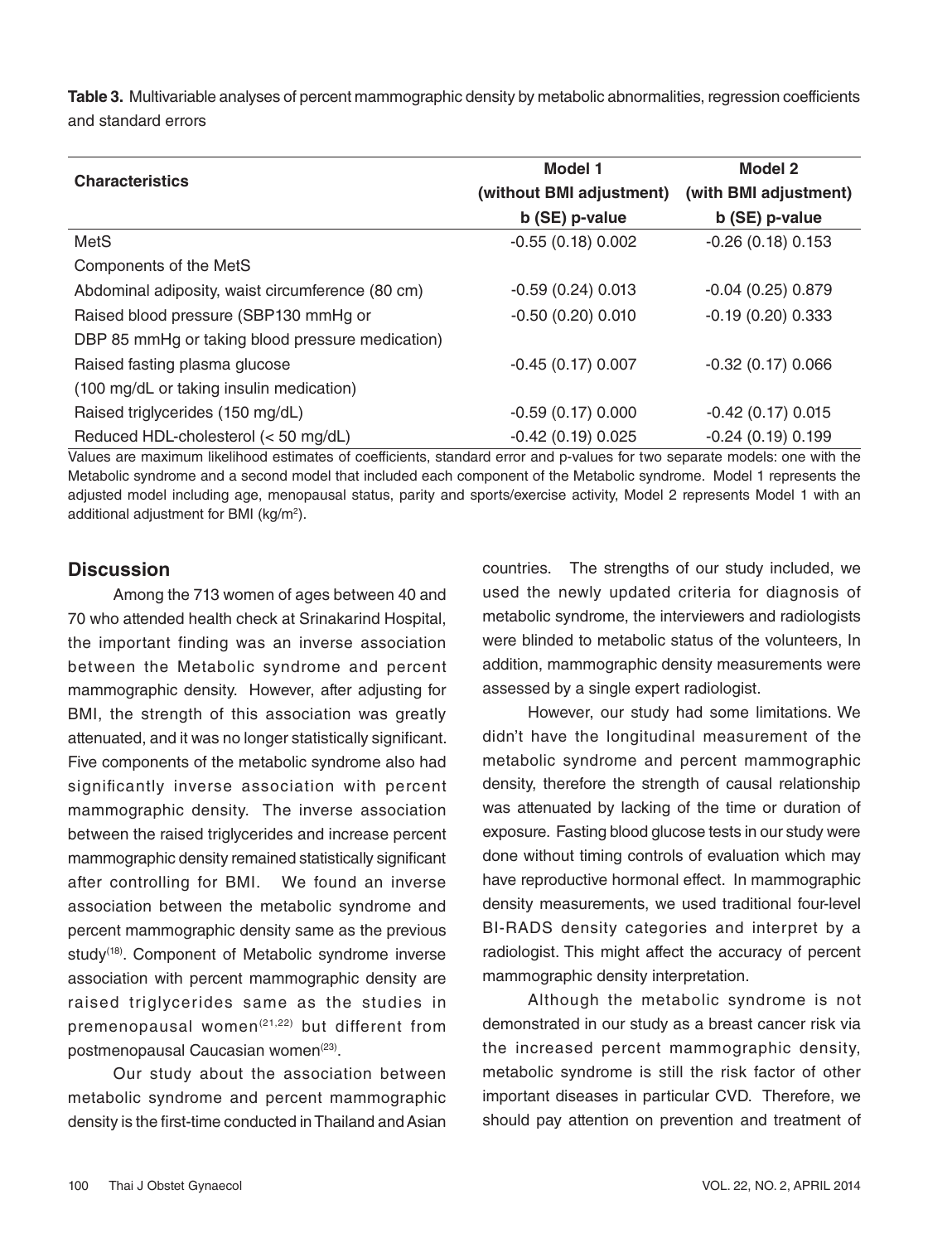metabolic syndrome. According to the result of our study, the mammogram screening in metabolic syndrome population may be not benefit over the general population.

### **Conclusion**

The prevalence of metabolic syndrome in women ages between 40 and 70 who attended health check at Srinakarind Hospital are 20.48%. Our results show that there is no association between the metabolic syndrome and increase in percent mammographic density among climacteric woman. Although, as the percent mammographic density is considered as an intermediate outcome of breast cancer, it is still inconclusive whether metabolic syndrome is a risk factor of breast cancer or not.

### **References**

- 1. Reaven GM. Banting lecture 1988. Role of insulin resistance in human disease. Diabetes 1988;37:1595- 607.
- 2. Haffner SM, Valdez RA, Hazuda HP, Mitchell BD, Morales PA, Stern MP. Prospective analysis of the insulin-resistance syndrome (syndrome X). Diabetes 1992;41:715-22.
- 3. Tkac I. Metabolic syndrome in relationship to type 2 diabetes and atherosclerosis. Diabetes Res Clin Pract 2005;68 Suppl1:2-9.
- 4. Kaewtrakulpong L. Metabolic Syndrome: Prevalence in Si Chiang Mai District, Nong Khai Province, Thailand. J Trop Med Parasitol 2008;41-7.
- 5. Indhavivadhana S, Rattanachaiyanont M, Wongvananurak T, Kanboon M, Techatraisak K, Leerasiri P, et al. Predictors for metabolic syndrome in perimenopausal and postmenopausal Thai women. Climacteric 2011;14:58-65.
- 6. Agnoli C, Berrino F, Abagnato CA, Muti P, Panico S, Crosignani P, et al. Metabolic syndrome and postmenopausal breast cancer in the ORDET cohort: a nested case-control study. Nutr Metab Cardiovasc Dis 2010;20:41-8.
- 7. Maiti B, Kundranda MN, Spiro TP, Daw HA. The association of metabolic syndrome with triple-negative breast cancer. Breast Cancer Res Treat 2010;121:479- 83.
- 8. Healy LA, Ryan AM, Carroll P, Ennis D, Crowley V, Boyle T, et al. Metabolic syndrome, central obesity and insulin resistance are associated with adverse pathological features in postmenopausal breast cancer. Clin Oncol (R Coll Radiol) 2010;22:281-8.
- 9. Bjorge T, Lukanova A, Jonsson H, Tretli S, Ulmer H, Manjer J, et al. Metabolic syndrome and breast cancer in the me-can (metabolic syndrome and cancer) project. Cancer Epidemiol Biomarkers Prev 2010;19:1737-45.
- 10. Huang Z, Willett WC, Colditz GA, Hunter DJ, Manson JE, Rosner B, et al. Waist circumference, waist:hip ratio, and risk of breast cancer in the Nurses' Health Study. Am J Epidemiol 1999;150:1316-24.
- 11. Muti P, Quattrin T, Grant BJ, Krogh V, Micheli A, Schunemann HJ, et al. Fasting glucose is a risk factor for breast cancer: a prospective study. Cancer Epidemiol Biomarkers Prev 2002;11:1361-8.
- 12. Russo A, Autelitano M, Bisanti L. Metabolic syndrome and cancer risk. Eur J Cancer 2008;44:293-7.
- 13. Kabat GC, Kim M, Chlebowski RT, Khandekar J, Ko MG, McTiernan A, et al. A longitudinal study of the metabolic syndrome and risk of postmenopausal breast cancer. Cancer Epidemiol Biomarkers Prev 2009;18:2046-53.
- 14. Boyd NF, Lockwood GA, Martin LJ, Knight JA, Byng JW, Yaffe MJ, et al. Mammographic densities and breast cancer risk. Breast Dis 1998;10:113-26.
- 15. Boyd NF, Stone J, Martin LJ, Jong R, Fishell E, Yaffe M, et al. The association of breast mitogens with mammographic densities. Br J Cancer 2002;87:876-82.
- 16. Byrne C, Schairer C, Wolfe J, Parekh N, Salane M, Brinton LA, et al. Mammographic features and breast cancer risk: effects with time, age, and menopause status. J Natl Cancer Inst 1995;87:1622-9.
- 17. Vachon CM, Kuni CC, Anderson K, Anderson VE, Sellers TA. Association of mammographically defined percent breast density with epidemiologic risk factors for breast cancer (United States). Cancer Causes Control 2000;11:653-62.
- 18. Conroy SM, Butler LM, Harvey D, Gold EB, Sternfeld B, Greendale GA, et al. Metabolic syndrome and mammographic density: The Study of Women's Health Across the Nation. Int J Cancer 2011;129:1699-707.
- 19. Grundy SM, Cleeman JI, Daniels SR, Donato KA, Eckel RH, Franklin BA, et al. Diagnosis and management of the metabolic syndrome: an American Heart Association/ National Heart, Lung, and Blood Institute Scientific Statement. Circulation 2005;112:2735-52.
- 20. Habel LA, Capra AM, Oestreicher N, Greendale GA, Cauley JA, Bromberger J, et al. Mammographic density in a multiethnic cohort. Menopause 2007;14:891-9.
- 21. Furberg AS, Jasienska G, Bjurstam N, Torjesen PA, Emaus A, Lipson SF, et al. Metabolic and hormonal profiles: HDL cholesterol as a plausible biomarker of breast cancer risk. The Norwegian EBBA Study. Cancer Epidemiol Biomarkers Prev 2005;14:33-40.
- 22. Boyd NF, Connelly P, Byng J, Yaffe M, Draper H, Little L, et al. Plasma lipids, lipoproteins, and mammographic densities. Cancer Epidemiol Biomarkers Prev 1995;4:727- 33.
- 23. Tamburrini AL, Woolcott CG, Boyd NF, Yaffe MJ, Terry T, Yasui Y, et al. Associations between mammographic density and serum and dietary cholesterol. Breast Cancer Res Treat 2011;125:181-9.